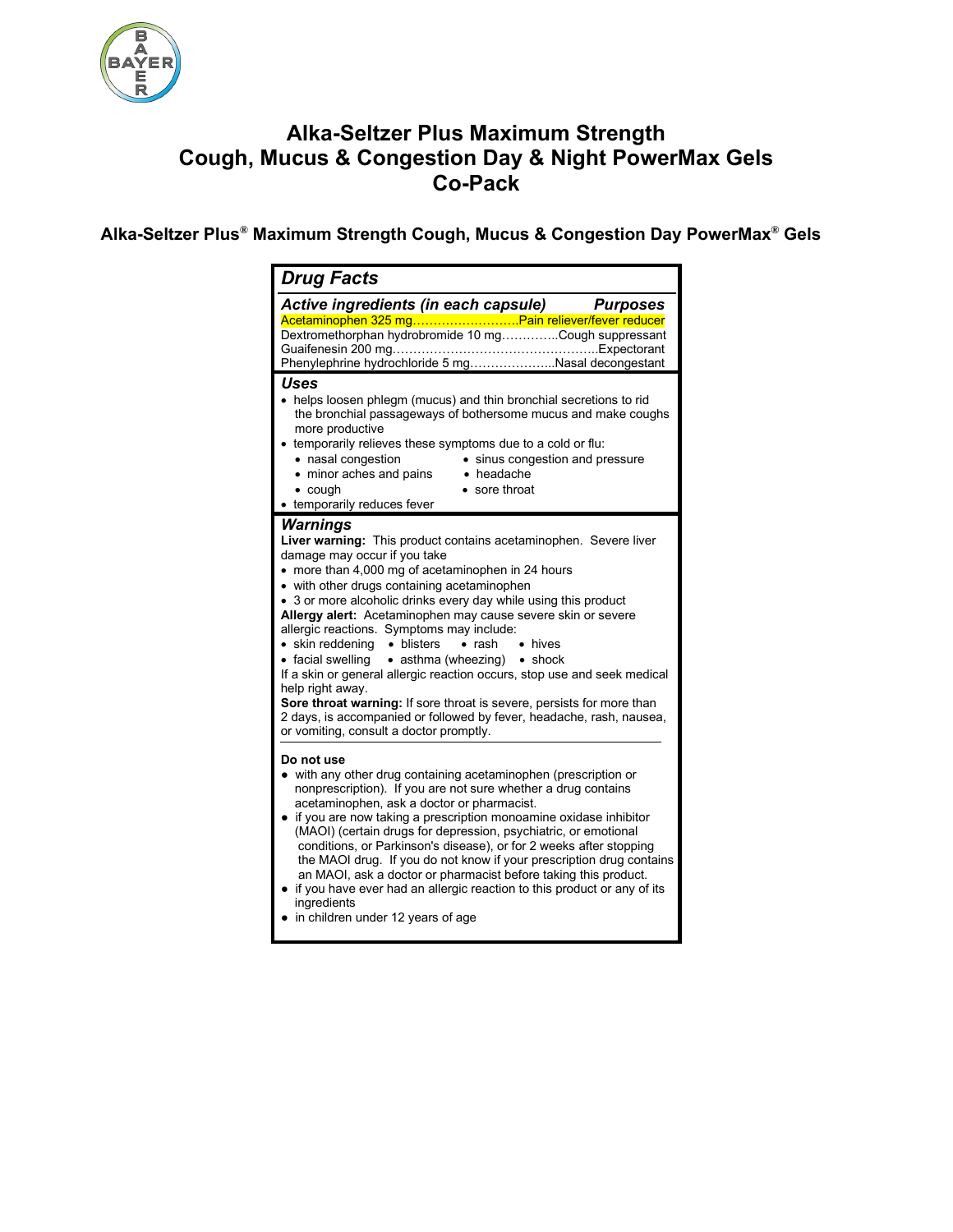

| Ask a doctor before use if you have<br>· liver disease<br>• heart disease<br>• high blood pressure<br>$\bullet\,$ thyroid disease<br>• diabetes<br>• difficulty in urination due to enlargement of the prostate gland<br>• persistent or chronic cough such as occurs with smoking, asthma,<br>chronic bronchitis or emphysema<br>cough with excessive phlegm (mucus)<br>Ask a doctor or pharmacist before use if you are taking the blood |
|--------------------------------------------------------------------------------------------------------------------------------------------------------------------------------------------------------------------------------------------------------------------------------------------------------------------------------------------------------------------------------------------------------------------------------------------|
| thinning drug warfarin                                                                                                                                                                                                                                                                                                                                                                                                                     |
| When using this product do not exceed recommended dosage                                                                                                                                                                                                                                                                                                                                                                                   |
| Stop use and ask a doctor if<br>● pain, cough, or nasal congestion gets worse or lasts more than 7 days<br>• fever gets worse or lasts more than 3 days<br>• redness or swelling is present<br>• new symptoms occur<br>• cough comes back or occurs with fever, rash or headache that lasts.                                                                                                                                               |
| These could be signs of a serious condition.<br>nervousness, dizziness, or sleeplessness occurs                                                                                                                                                                                                                                                                                                                                            |
| If pregnant or breast-feeding, ask a health professional before use.<br>Keep out of reach of children. In case of overdose, get medical help<br>or contact a Poison Control Center right away. Quick medical<br>attention is critical for adults as well as for children even if you do not<br>notice any signs or symptoms.                                                                                                               |
| <b>Directions</b>                                                                                                                                                                                                                                                                                                                                                                                                                          |
| • do not take more than the recommended dose<br>• do not take the Day and Night products at the same time; wait 4 hours<br>after the last Night dose before starting Day product<br>adults and children 12 years and over: take 2 capsules with water<br>every 4 hours. Do not exceed 6 capsules in 12 hours or as<br>directed by a doctor.<br>· children under 12 years: do not use                                                       |
|                                                                                                                                                                                                                                                                                                                                                                                                                                            |
| <b>Other information</b><br>• store at 15°-25°C (59° - 77°F)                                                                                                                                                                                                                                                                                                                                                                               |
| <b>Inactive ingredients</b> FD&C red No. 40, gelatin, glycerin, lecithin,<br>medium chain triglycerides, polyethylene glycol, potassium aluminum<br>silicate, povidone, propylene glycol, purified water, shellac, sodium<br>hydroxide, sorbitol sorbitan solution, titanium dioxide                                                                                                                                                       |
| <b>Questions or comments? 1-800-986-0369 (Mon-Fri 9AM -</b><br>5PM EST)                                                                                                                                                                                                                                                                                                                                                                    |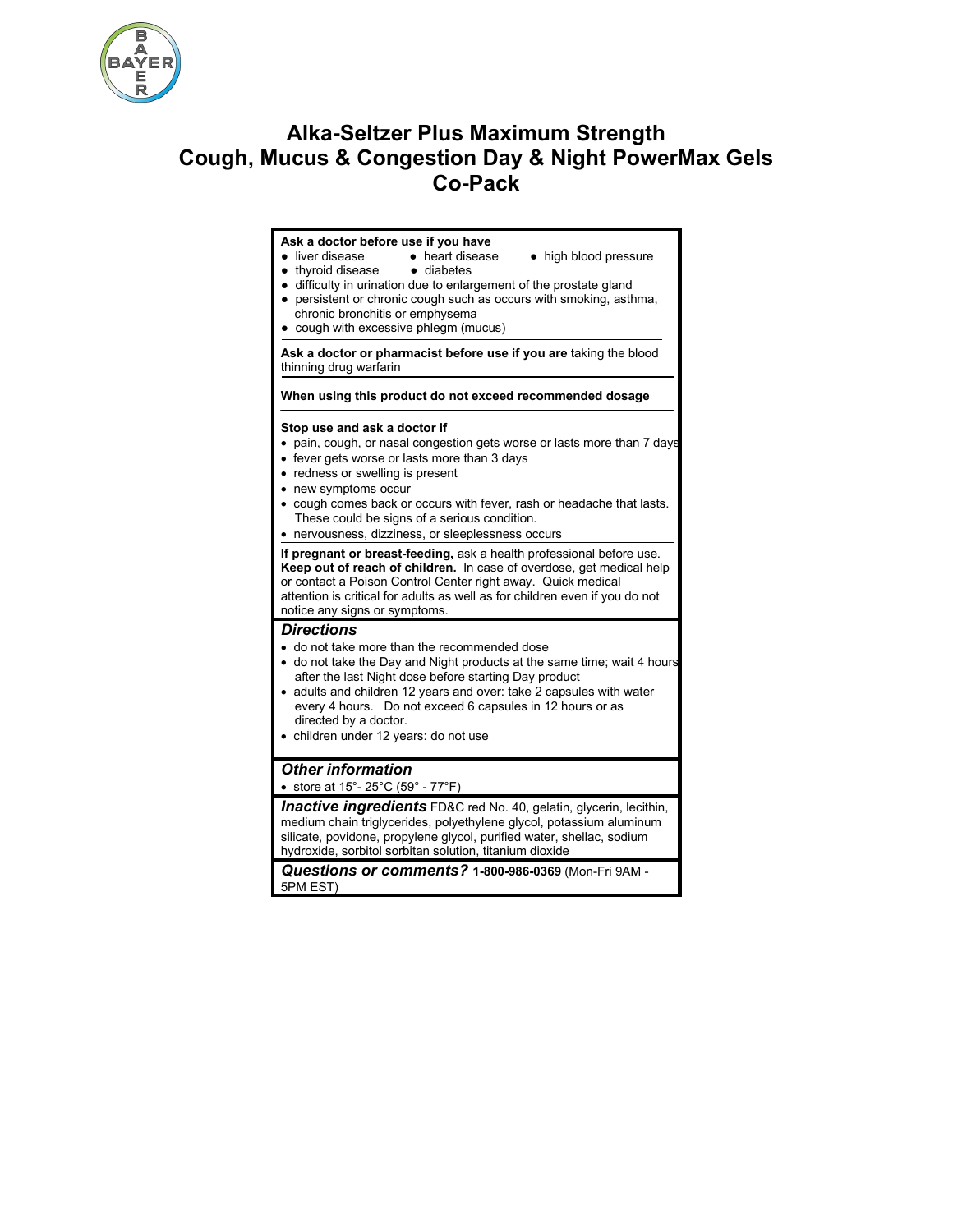

**Alka-Seltzer Plus**® **Maximum Strength Cough, Mucus & Congestion Night PowerMax**® **Gels**

| <b>Drug Facts</b>                                                                                                                                                                                                                                                                                                                                                                                                                                                                                                                                                                                                                                                                                                                                                                                                                                      |
|--------------------------------------------------------------------------------------------------------------------------------------------------------------------------------------------------------------------------------------------------------------------------------------------------------------------------------------------------------------------------------------------------------------------------------------------------------------------------------------------------------------------------------------------------------------------------------------------------------------------------------------------------------------------------------------------------------------------------------------------------------------------------------------------------------------------------------------------------------|
| Active ingredients (in each capsule)<br><b>Purposes</b><br>Dextromethorphan hydrobromide 10 mg Cough suppressant<br>Phenylephrine hydrochloride 5 mg Nasal decongestant                                                                                                                                                                                                                                                                                                                                                                                                                                                                                                                                                                                                                                                                                |
| Uses<br>• temporarily relieves these symptoms due to a cold or flu:<br>• minor aches and pains<br>• headache<br>• nasal and sinus congestion<br>$\bullet$ cough<br>• sore throat<br>• runny nose • sneezing<br>• temporarily reduces fever                                                                                                                                                                                                                                                                                                                                                                                                                                                                                                                                                                                                             |
| Warnings<br>Liver warning: This product contains acetaminophen. Severe liver<br>damage may occur if you take<br>• more than 4,000 mg of acetaminophen in 24 hours<br>• with other drugs containing acetaminophen<br>• 3 or more alcoholic drinks every day while using this product<br>Allergy alert: Acetaminophen may cause severe skin or severe allergic<br>reactions. Symptoms may include:<br>• skin reddening • blisters<br>$\bullet$ rash<br>• hives<br>• facial swelling • asthma (wheezing)<br>$\bullet$ shock<br>If a skin or general allergic reaction occurs, stop use and seek medical<br>help right away.<br>Sore throat warning: If sore throat is severe, persists for more than<br>2 days, is accompanied or followed by fever, headache, rash, nausea,<br>or vomiting, consult a doctor promptly.<br>Do not use to sedate children. |
| Do not use<br>with any other drug containing acetaminophen (prescription or<br>nonprescription). If you are not sure whether a drug contains<br>acetaminophen, ask a doctor or pharmacist.<br>if you are now taking a prescription monoamine oxidase inhibitor<br>(MAOI) (certain drugs for depression, psychiatric, or emotional<br>conditions, or Parkinson's disease), or for 2 weeks after stopping<br>the MAOI drug. If you do not know if your prescription drug contains<br>an MAOI, ask a doctor or pharmacist before taking this product.<br>if you have ever had an allergic reaction to this product or any of its<br>inaredients<br>in children under 12 years of age                                                                                                                                                                      |
| Ask a doctor before use if you have<br>• heart disease<br>liver disease<br>• high blood pressure<br>• thyroid disease<br>• diabetes<br>· glaucoma<br>• cough with excessive phlegm (mucus)<br>• a breathing problem such as emphysema or chronic bronchitis<br>· difficulty in urination due to enlargement of the prostate gland<br>persistent or chronic cough such as occurs with smoking, asthma,<br>or emphysema                                                                                                                                                                                                                                                                                                                                                                                                                                  |